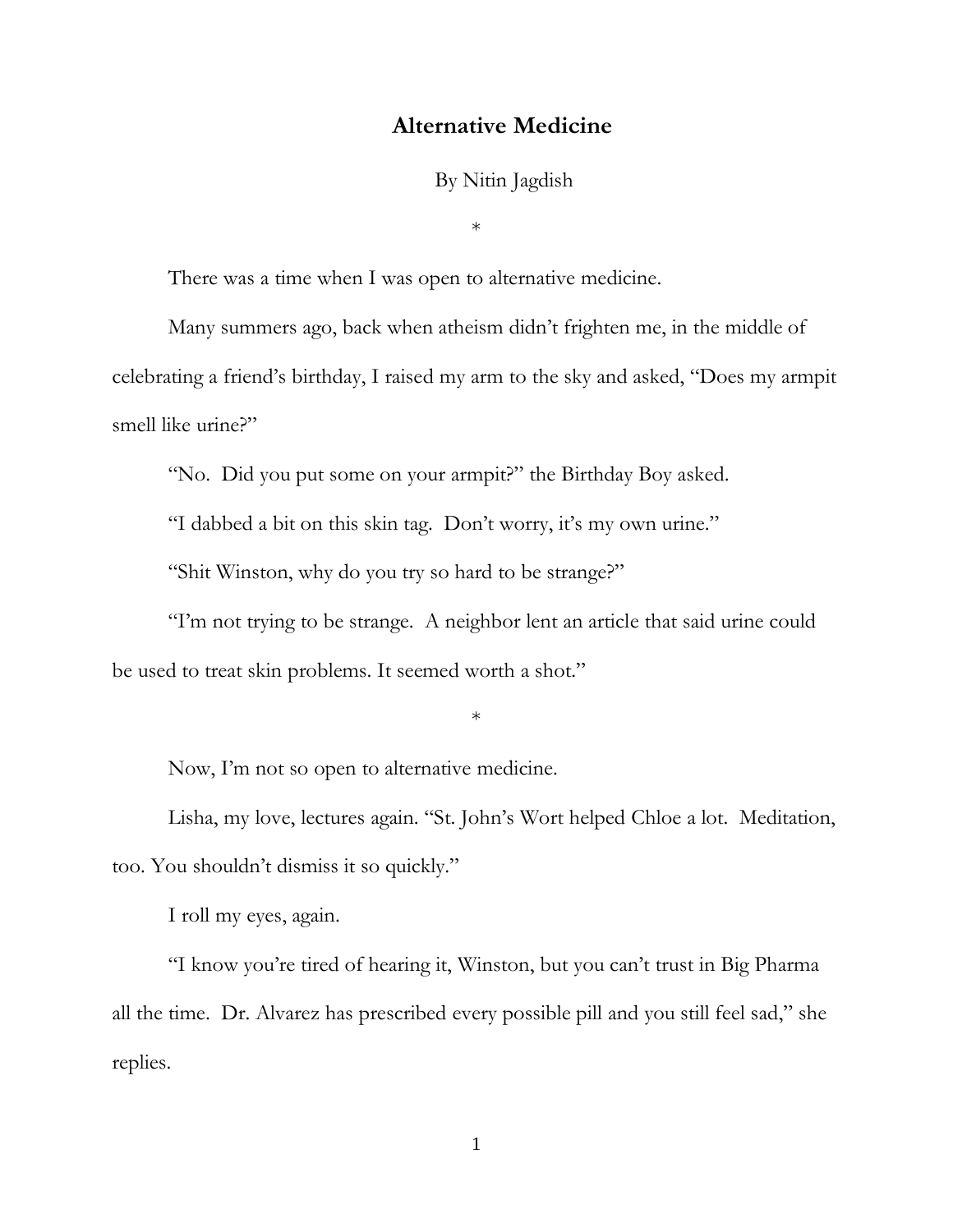Five weeks ago, the Missouri River stopped and whistled at me as I stood above it. I remember it saying, "Oh Winston dear, Winston baby, look at me. Look at me and see yourself clearly. See how all those pills do not a wisp of good for you. You cry in the library. You cry in the grocery store. The other day, that dowager took pity and paid for your coffee. She knew Winston Benoit's still the saddest of the sad men in the greater Kansas City area. Medication is the noxious leprechaun who'll ditch you at the wrong end of the rainbow.

"So come, Winston, come. Loosen your grip. Let go. Jump. You will forget everything."

I grasped the earth and didn't relax until a cop pried me back to his car.

But back to the now.

"You know, Lisha, I've read a few articles about depressives who killed themselves following Chloe's plan."

"Why can't you read the articles I give you? What do you have against homeopathic medicine?"

"I can't explain it because you won't understand and you never will understand, and if you could understand you would die of shame."

She smacks me.